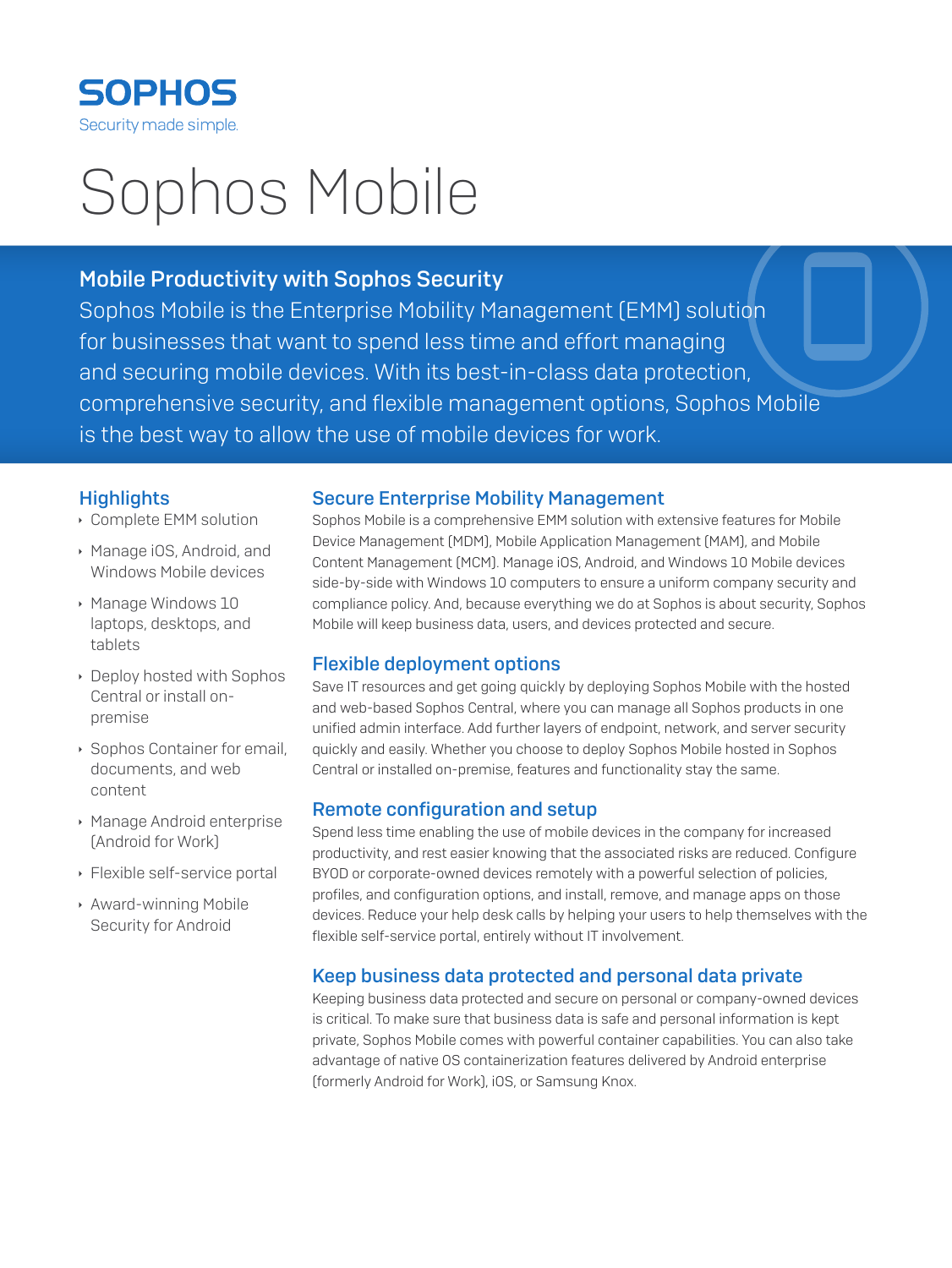#### **Sophos Mobile**

| <b>Sophos Mobile</b>                                                        |                                                                        |                                                                                               |                                                                         |  |
|-----------------------------------------------------------------------------|------------------------------------------------------------------------|-----------------------------------------------------------------------------------------------|-------------------------------------------------------------------------|--|
| <b>Mobile Device Management</b>                                             | <b>Mobile Application Management</b>                                   | <b>Mobile Content Management</b>                                                              | <b>Mobile Security</b>                                                  |  |
| Remote device configuration<br>Asset management<br>Reporting and compliance | Remote installation and removal<br>Enterprise App store<br>App control | Secure document publishing<br>Secure Sophos Container<br>Manage native OS<br>containerization | ▶ Anti-phishing technology<br>Anti-malware protection<br>Web protection |  |

# Productivity - Let your users work on any device they want

Sophos Mobile enables companies to improve productivity by letting employees securely use personal or businessowned mobile devices for work. A wide range of mobile device management and mobile content management capabilities ensures the company data and devices are secure [e.g., configuring devices, enabling email, and providing access to sensitive corporate documents).

# Security - For data, users, and devices

Sophos Mobile keeps important company data and devices protected and secure. Sensitive business information is protected with encrypted containers, users are protected from malicious web links with anti-phishing technology, and devices are secured from threats and malware with the Mobile Security app. Easily restrict access to business resources or initiate remediating actions in case of compliance violations.

# Simplicity - Easy to configure, manage, and maintain

Sophos Mobile lets you get started in minutes as a hosted solution in Sophos Central, or you can choose to install on-premise. The intuitive admin workflow together with the flexible self-service portal means your admins will spend less time on the day-to-day tasks of securing and managing mobile devices, leading to a lower total cost of ownership.

#### Value - Secure your mobile devices affordably

Sophos Mobile is licensed based on number of users instead of number of mobile devices, which means that you don't have to worry about users that have more than one device. The affordable and flexible license pricing lets you manage and secure the devices of the whole organization without overspending on underutilized features.

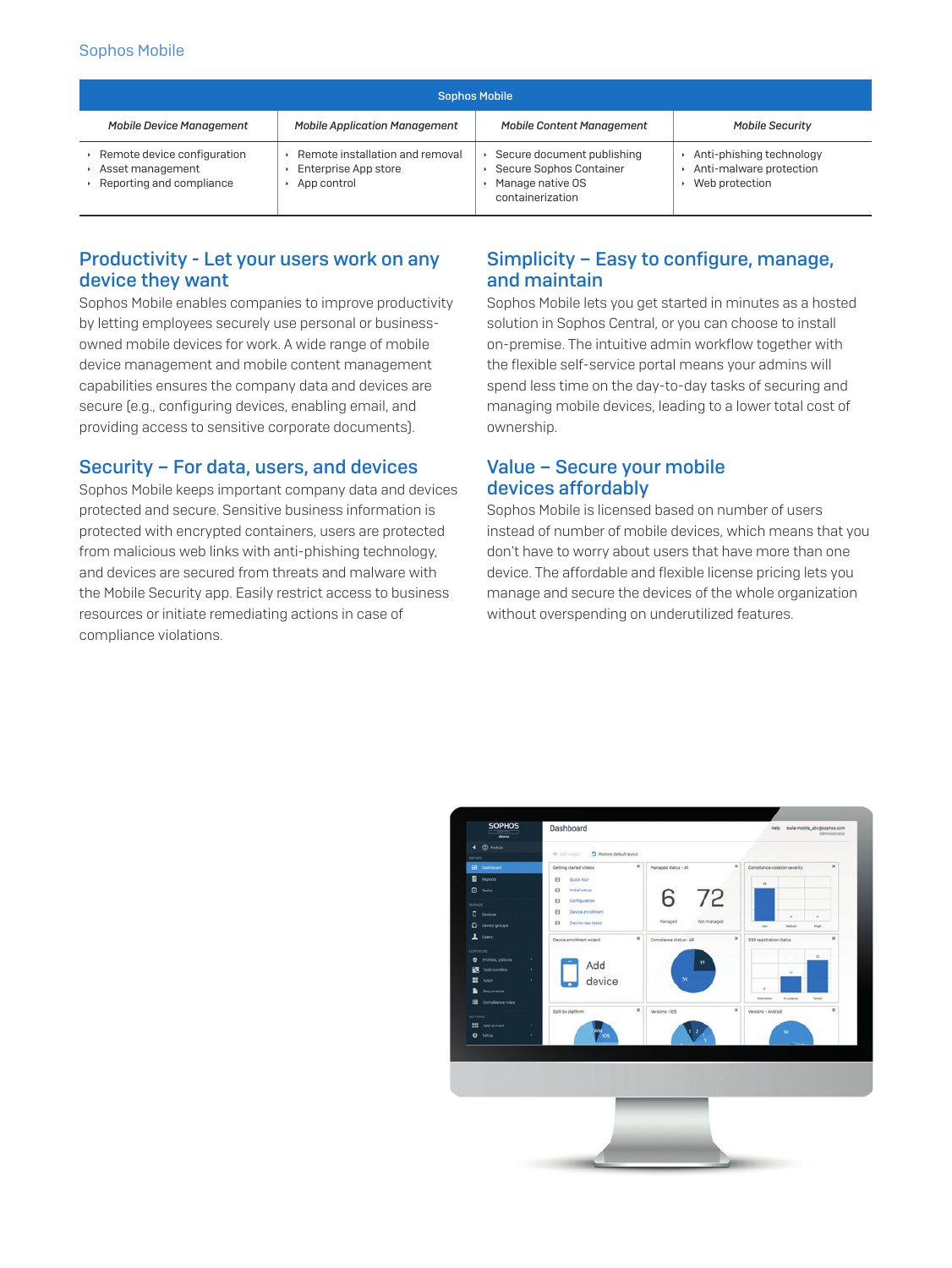# Powerful Containers

Ensure sensitive company information stays safe and separated from personal data on the device with the secure and AES-256 encrypted Sophos Container. Easy-to-use apps for iOS and Android let users access containerized content: Sophos Secure Email for email, contacts, and calendars, and Sophos Secure Workspace for documents and corporate web browsing. The Sophos Container saves you time with effortless email and data-access configuration, and it protects your users from malicious links in documents and content with anti-phishing technology. You can even restrict access to the container based on time, Wi-Fi, or geo-location.

Additionally, you can take advantage of native OS containerization features like Android enterprise (Android for Work), iOS, and Samsung Knox.



# Sophos Secure Email

Sophos Secure Email is a fully-featured, secure, and containerized personal information management (PIM) app for

Android and iOS that lets you isolate business email, calendars, and contacts from private data on the mobile device. Easily revoke business access based on device compliance rules. Sophos Secure Email lets you provision business email quickly, securely, and consistently across different device models and OS variations.

#### Highlights:

- $\cdot$  Native email experience with increased administrative control
- **Containerized business email ideal for BYOD devices**
- **Easily and consistently configure secure** email across different OS versions
- **Anti-phishing technology protects users from** malicious content links hiding in emails or content
- $\cdot$  Email attachments open within the secure container remain encrypted
- $\cdot$  Control data leaving the container (e.g., restrict copy and paste, open with, etc.)



#### Sophos Secure Workspace

Sophos Secure Workspace is a containerized mobile content management app for iOS and Android that provides a secure way to manage,

distribute, and edit business documents and view web content. Edit Office format documents without leaving the container environment to ensure encrypted content remains secure. When managed by Sophos Mobile, admins can easily restrict access to content based on device compliance rules. In combination with Sophos SafeGuard Encryption, Sophos Secure Workspace provides seamless exchange of encrypted files – stored locally or in the cloud – between iOS and Android, Windows, and macOS users.

#### Highlights:

- **Documents are stored securely** with AES-256 encryption
- $\rightarrow$  Distribute files to devices from the central admin interface
- In View and edit text, PDF, and Office format documents
- ▸ Corporate Browser for secure access to intranets or corporate websites
- **Access files from all leading cloud storage** providers, including any WebDAV service
- **EXEC** Retrieve encryption and recovery keys from a Sophos SafeGuard encryption server (requires Sophos SafeGuard 8)
- **Collaborate with password protected HTML5 files**
- ▸ Secure Photo takes and stores photos encrypted